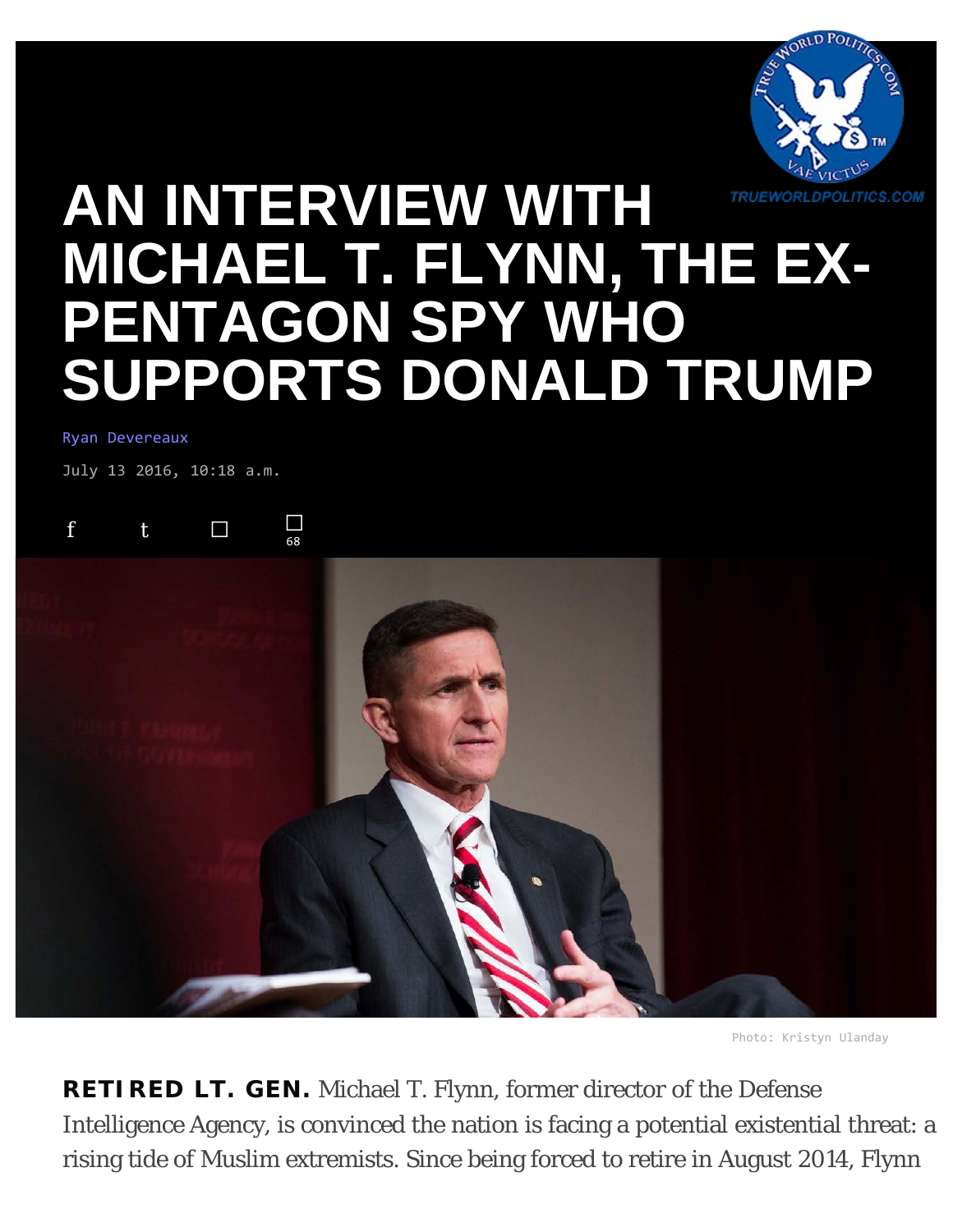has been an outspoken critic of the administration, alleging the Obama White House has failed to confront what he calls "radical Islam."

Flynn is now taking his message to the biggest stage possible: the 2016 presidential election. Last week, the *New York Post* [reported](http://nypost.com/2016/07/05/this-brash-lieutenant-general-is-on-trumps-short-list-for-vp/) that Flynn, a registered Democrat, was being considered as a running mate for Donald Trump on the Republican ticket. In the days since, Flynn has been making the media rounds praising the GOP frontrunner.

The odds are long for the retired three-star general. Flynn is up against a stable of veteran political operatives, including Newt Gingrich, Chris Christie, and Indiana Gov. Mike Pence. According to the most recent media reports, Trump is leaning toward a candidate with a background in politics, rather than the military. Trump is expected to hold a public event on Friday with his selected running mate.

Flynn has vowed to support Trump regardless of whether or not he gets the VP nod.

On Friday night, Flynn spoke to *The Intercept* on a range of topics, including his new book, *The Field of Fight: How We Can Win the Global War Against Radical Islam and Its Allies*, his prescriptions for U.S. national security, and his admiration for Trump's platform. In doing so, he offered a window into his worldview and a glimpse at a vision of national security that resonates in the Trump camp.

For Flynn, the decision to step into public life preceded the rise of Trump and boiled down to two core issues: perceived lies peddled by the Obama administration and



"The Field of Fight" by Lt. Gen. Michael T. Flynn.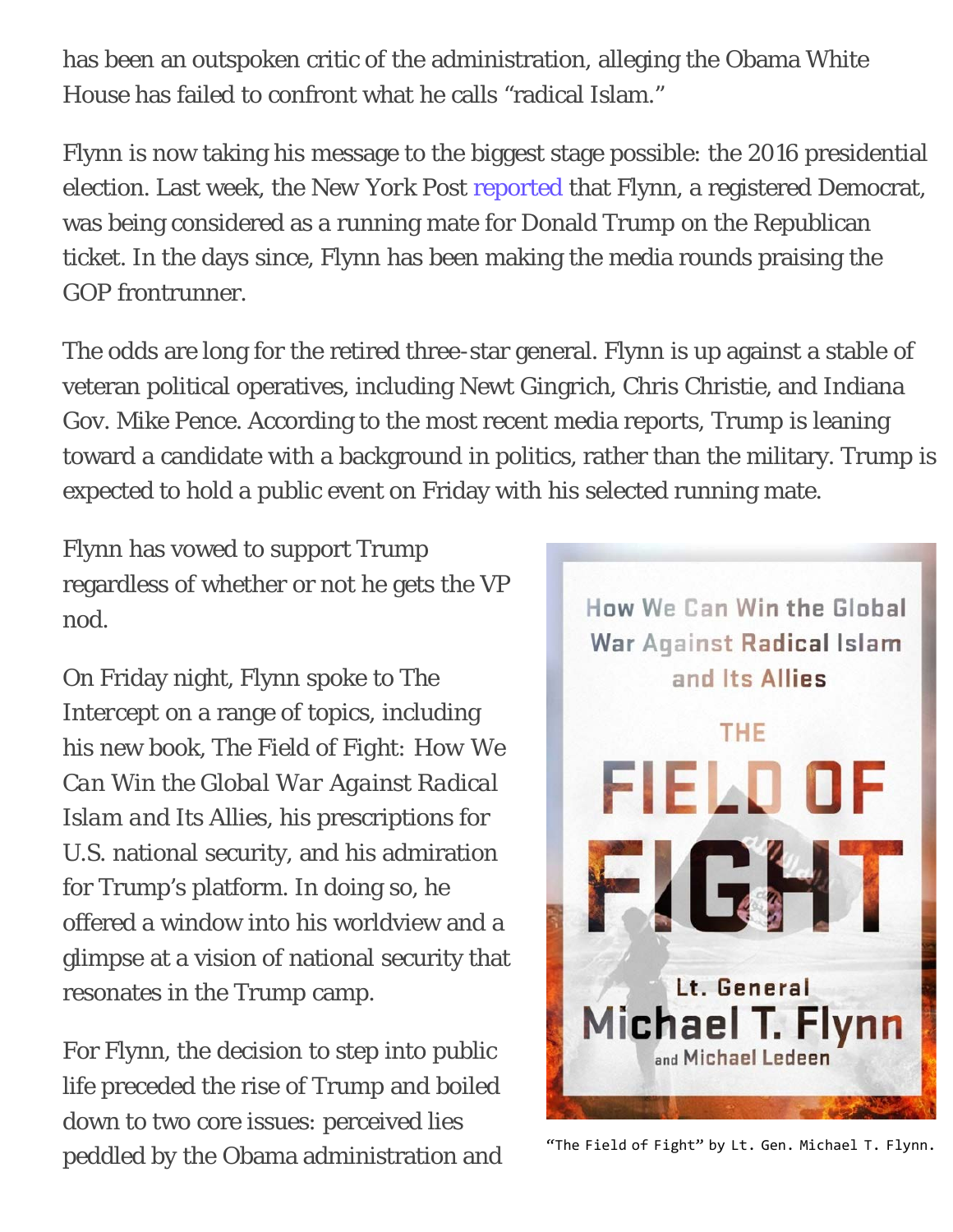his self-imposed duty to confront them. "I watched our own government lie to us about a number of things," Flynn told *The Intercept*.

"I just see us going in the wrong direction, and that's really why I sort of jumped into the middle of the fray," he explained. "I don't mind doing that. That's kind of me."

A native of Rhode Island, Flynn put in 33 years of service for the U.S. government, climbing the ranks as an Army intelligence officer. In 2004, he became director of intelligence for the Joint Special Operations Command — JSOC — the U.S. military's elite hunter-killer force, which includes such well-known units as the Army's Delta Force and the Navy's SEAL Team 6. At the time, JSOC was run by Maj. Gen. Stanley McChrystal. Flynn made a name for himself under McChrystal, as JSOC set its sights on Iraq and pursued an intelligence-driven strategy for capturing and killing suspected terrorists known as "find, fix, finish." Flynn went on to serve in several other roles in the years that followed, both stateside and in Afghanistan, before taking over the DIA in the summer of 2012.

Flynn's outspokenness has never been in dispute, particularly in recent years as he's transitioned from intelligence chief in the shadowy war on terror to a frequent media guest and source for national security reporters. In an [op-ed](http://nypost.com/2016/07/09/the-military-fired-me-for-calling-our-enemies-radical-jihadis/) for the *New York Post* published over the weekend, Flynn said his outspoken language on "radical Islamism and the expansion of al Qaeda and its associated movements" led to his firing at the hands of Gen. James Clapper, the director of national intelligence.

Flynn presents his personal story as one of an honest U.S. official punished for telling the truth. The full account of his exit from government is less clear-cut. When the *Washington Post* first [broke](https://www.washingtonpost.com/world/national-security/head-of-pentagon-intelligence-agency-forced-out-officials-say/2014/04/30/ec15a366-d09d-11e3-9e25-188ebe1fa93b_story.html) the news that he was being pushed out of the DIA in April 2014, the paper reported that the forced retirement had less to do with Flynn's views on the threats posed by radical Islam and more to do with his efforts to [remake](https://www.washingtonpost.com/world/national-security/dia-to-send-hundreds-more-spies-overseas/2012/12/01/97463e4e-399b-11e2-b01f-5f55b193f58f_story.html) the agency into a spy service that could rival the CIA. Flynn's plan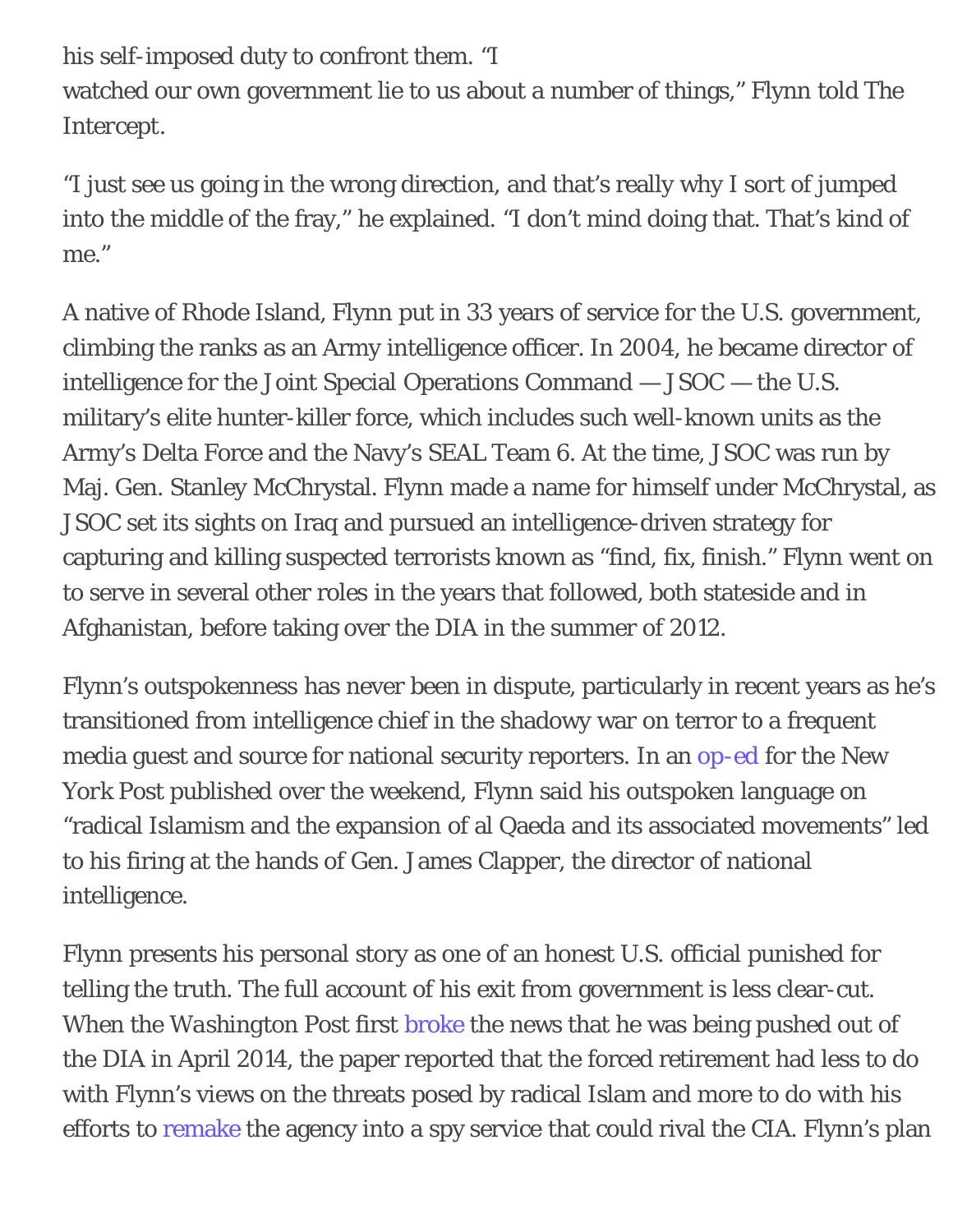encountered [pushback](https://www.washingtonpost.com/world/national-security/senate-moves-to-block-pentagon-plans-to-increase-number-of-spies-overseas/2012/12/10/5a9a55b8-42ea-11e2-9648-a2c323a991d6_story.html) on Capitol Hill, where lawmakers [raised questions](https://www.wired.com/2013/05/pentagon-den-of-spies/) about its necessity and potential costs, and it reportedly triggered clashes between Flynn and other senior U.S. national security officials.

Flynn is credited by many in the national security community for his work on a 2010 [report](https://www.cnas.org/files/documents/publications/AfghanIntel_Flynn_Jan2010_code507_voices.pdf) on U.S. intelligence failures in Afghanistan, published by the Center for a New American Security. The influential report offered a stinging critique of the U.S. intelligence apparatus in Afghanistan, recommending "sweeping changes to the way the intelligence community thinks about itself." The report argued that after nearly a decade of war in Afghanistan, U.S. forces still barely understood the country in which they were operating.

Since leaving government, however, Flynn has blasted the Obama administration on its Syria strategy, the Iran nuclear deal, and what he considers to be a debilitating White House desire to embrace political correctness in the face of dangerous trends in the Islamic world. What Flynn appears to view as speaking honestly has a tendency to veer into dangerous and Islamophobic terrain. Earlier this year, he called for the destruction of Raqqa, the Syrian city captured by the Islamic State where tens of thousands of civilians remain trapped. And on more than one occasion, Flynn has told an interviewer, "I've been at war with Islam, or a component of Islam, for the last decade."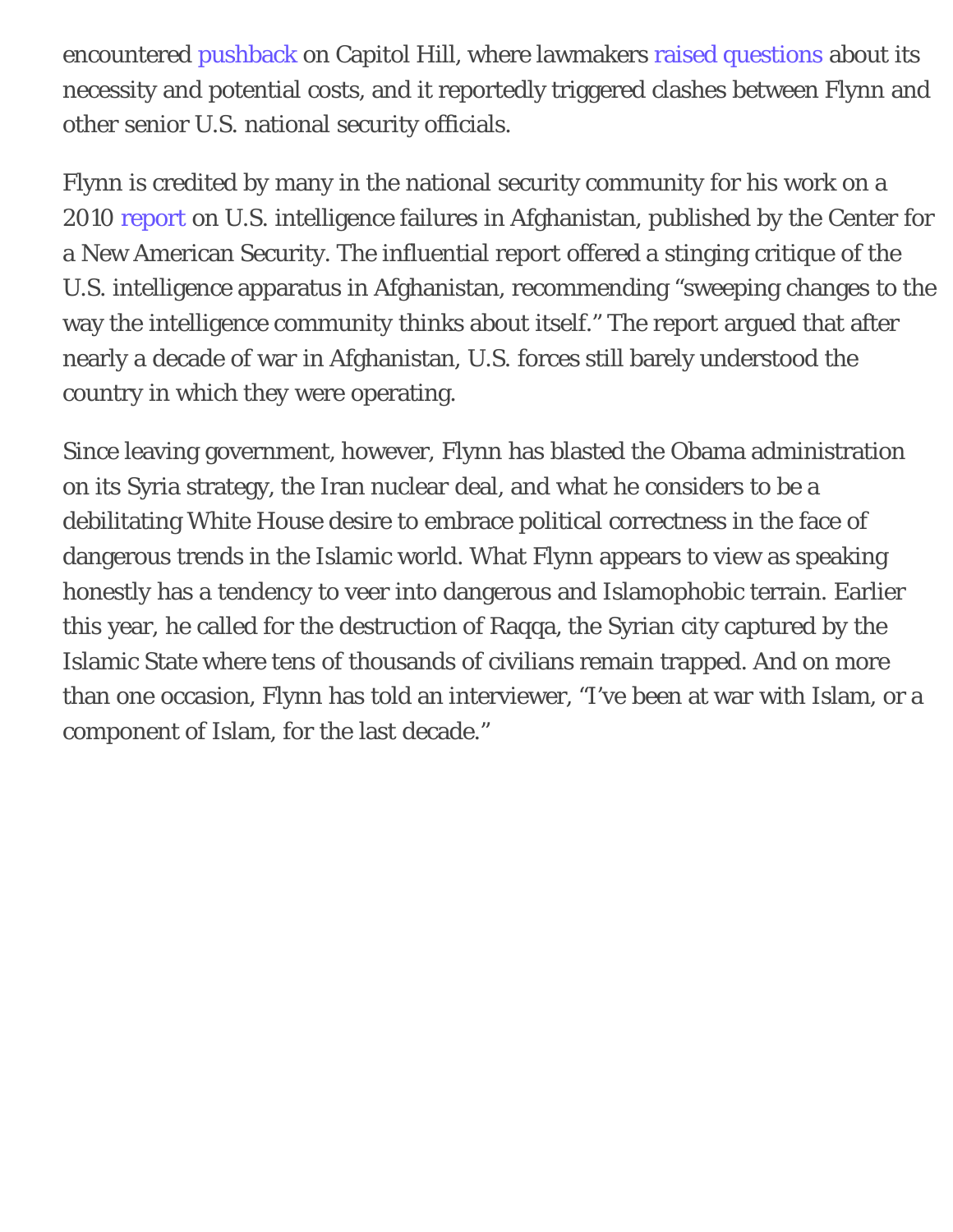

Presumptive Republican presidential nominee Donald Trump during a campaign event in Raleigh, North Carolina, on July 5, 2016. Photo: Sara D. Davis/Getty Images

# **A Possible Veep**

Conversations with former military and intelligence officials, including some who worked directly with Flynn and others who crossed paths with the retired general, as well as civilian researchers, offer a mixed picture of his reputation. Speaking largely on background, some praised Flynn as a free-speaking visionary, while others described his leadership style as one marked by abrasiveness and borderline contempt for civilian officials. None ventured to explain his recent attraction to Trump.

Nada Bakos, a former CIA analyst, described Flynn's depiction of the extremist threats facing the U.S. as unsettlingly familiar. Bakos, who led the hunt for the al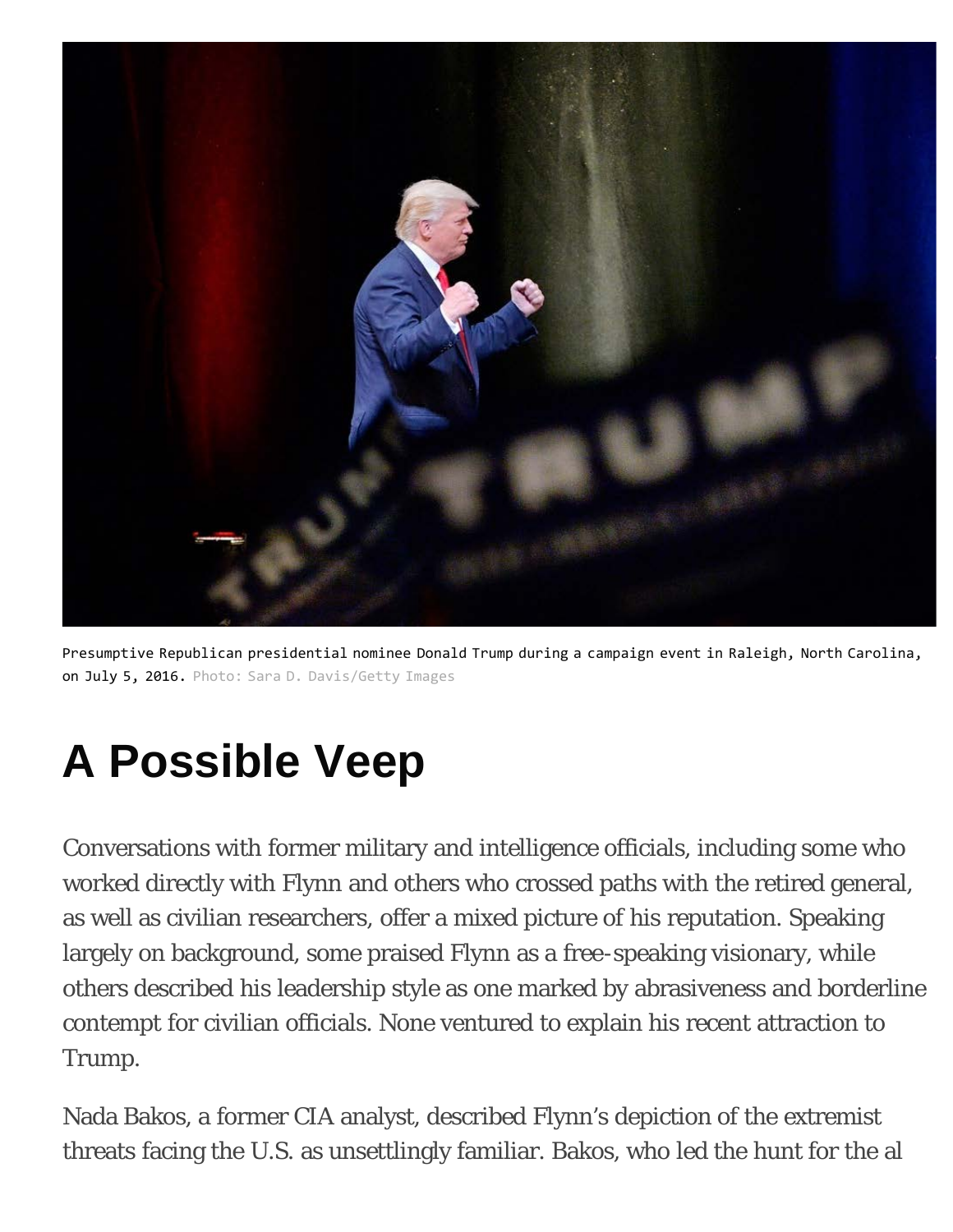Qaeda in Iraq leader Abu Musab al-Zarqawi, said Flynn's "broad brush of how he views intelligence and analysis actually scares me."

"This reminds me of where we were in the beginning of the Iraq War, before the invasion," she added, "when you're talking to someone who doesn't actually understand the problem and applies very broad strokes to very specific issues."

Even given his history of provocative statements, Flynn's support for Trump has taken many former military and intelligence officials by surprise. Yet Flynn's flirtation with the Trump camp has been months in the making. *Bloomberg* first [reported](https://www.bloomberg.com/view/articles/2016-01-31/the-trump-doctrine-revealed) that he had met with the Trump team in January. "This guy is really switched on and has a strong understanding of what's going on in the world," Flynn said of Trump at the time.

Speaking to *The Intercept*, Flynn confirmed that he would attend the Republican National Convention, though he did not say how he would answer if offered the vice president slot on the Trump ticket. "You have to talk to his campaign about that," Flynn said. "There's obviously a lot of rumors." The Trump campaign did not respond to repeated requests for comment.

Flynn claims it was Trump's economic positions that ultimately won him over. On national security and foreign policy, Flynn argued that Trump's stated openness to employing torture techniques, his endorsement of lethally targeting the family members of suspected terrorists, and his call to ban Muslims from entering the U.S. are part of a broader strategy aimed at keeping the enemy on its toes. "Here's what a guy like Donald Trump is doing," Flynn explained. "He's basically saying, 'Hey, look, all options are on the table,' and being very unpredictable in the face of a very determined enemy."

Regarding issues of interrogation, "I believe that the way we did interrogation operations post-Abu Ghraib worked very effectively," Flynn said. "We were going by the book." In addition to the CIA's widely reported use of torture and black-site detention facilities, JSOC, in Iraq, also faced allegations of abusing detainees, in particular at a location known as [Camp Nama](https://www.hrw.org/report/2006/07/22/no-blood-no-foul/soldiers-accounts-detainee-abuse-iraq), though Flynn has maintained that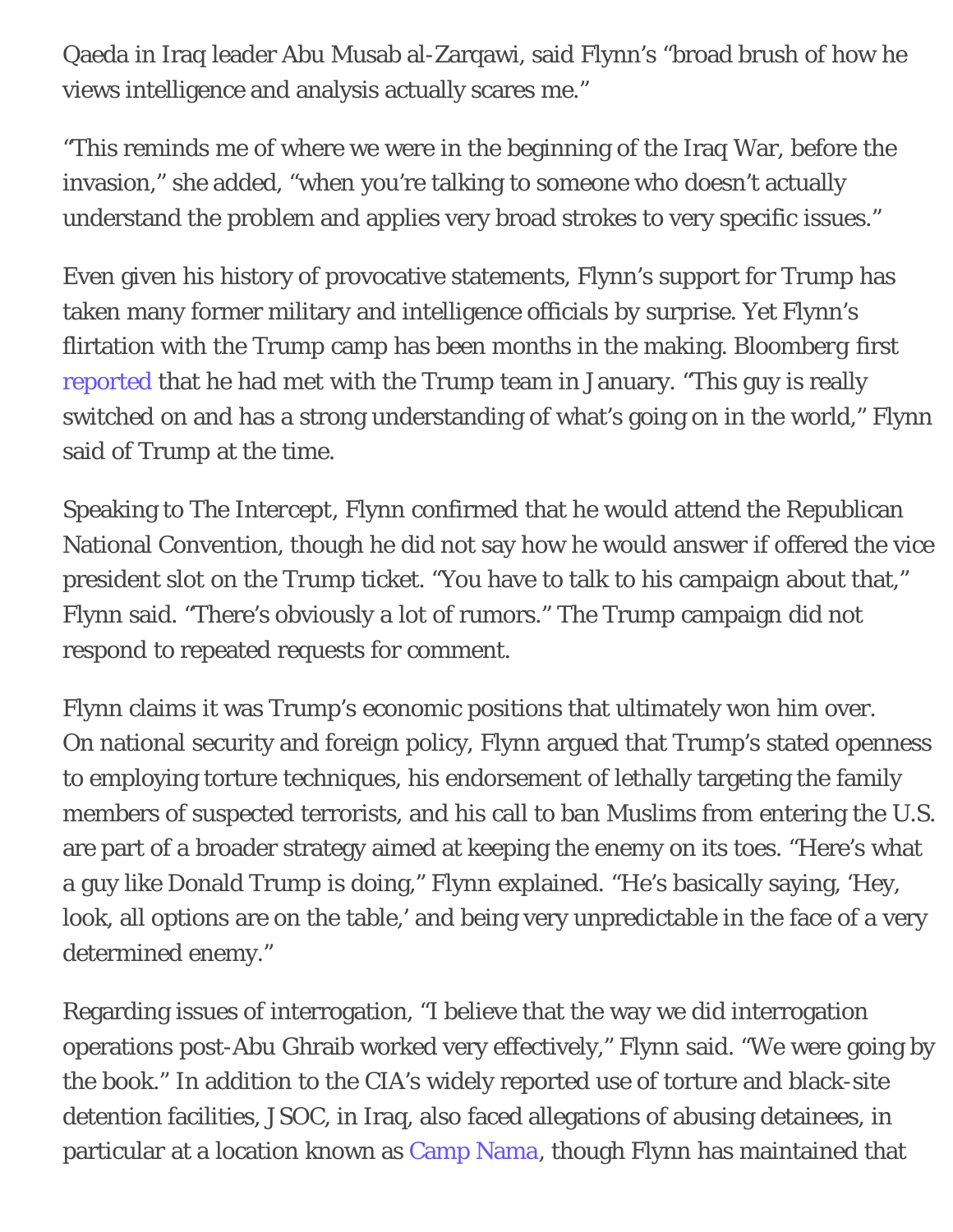he took an active part in shutting down abusive interrogation practices once he arrived in the country, rather than promoting or expanding them.

Nevertheless, Flynn indicated that he wouldn't exclude using harsh methods if there were an imminent threat of something like a dirty bomb attack. "Why not use some other legal techniques?" he said.

Flynn did not elaborate on the techniques he would recommend, though he repeatedly said they would need to be in accordance with law. Flynn indicated that he would not support explicitly targeting the family members of suspected terrorists with lethal force. He added, however, that when the U.S. is "trying to capture or kill a high-value target," and that target is accompanied by family members, "that's a decision that has to be taken."

"We do make those decisions, and we did make those decisions fairly routinely in warfare," he added.

Flynn is careful in his remarks on some of Trump's most controversial statements, such as not allowing Muslims into the United States, and stressed the importance of being "really precise" on Trump's views.

"What he's talking about, and what I talk about, is we have to understand where the individuals are coming from," Flynn said. "The immigrants flowing into Germany, they're not even using biometrics or identifying them in any way, they're just letting them in. We can't just ship in thousands of people and park them in communities inside of the country. That's what this administration is going to do, that's what they are doing. So what we have to do is we have to document, just like we normally do, and we have to do it through legal channels. We have to be very precise about who's coming in, where they're coming from. We have to vet them properly."

In fact, the U.S. screening process for Syrian refugees is far more arduous and information-focused than Flynn suggests. As the *New York Times* [detailed](http://www.nytimes.com/interactive/2015/11/20/us/why-it-takes-two-years-for-syrian-refugees-to-apply-to-enter-the-united-states.html) last year, the process often takes up to two years and involves applicants going through a rigorous 20-step evaluation involving multiple interviews, background checks, and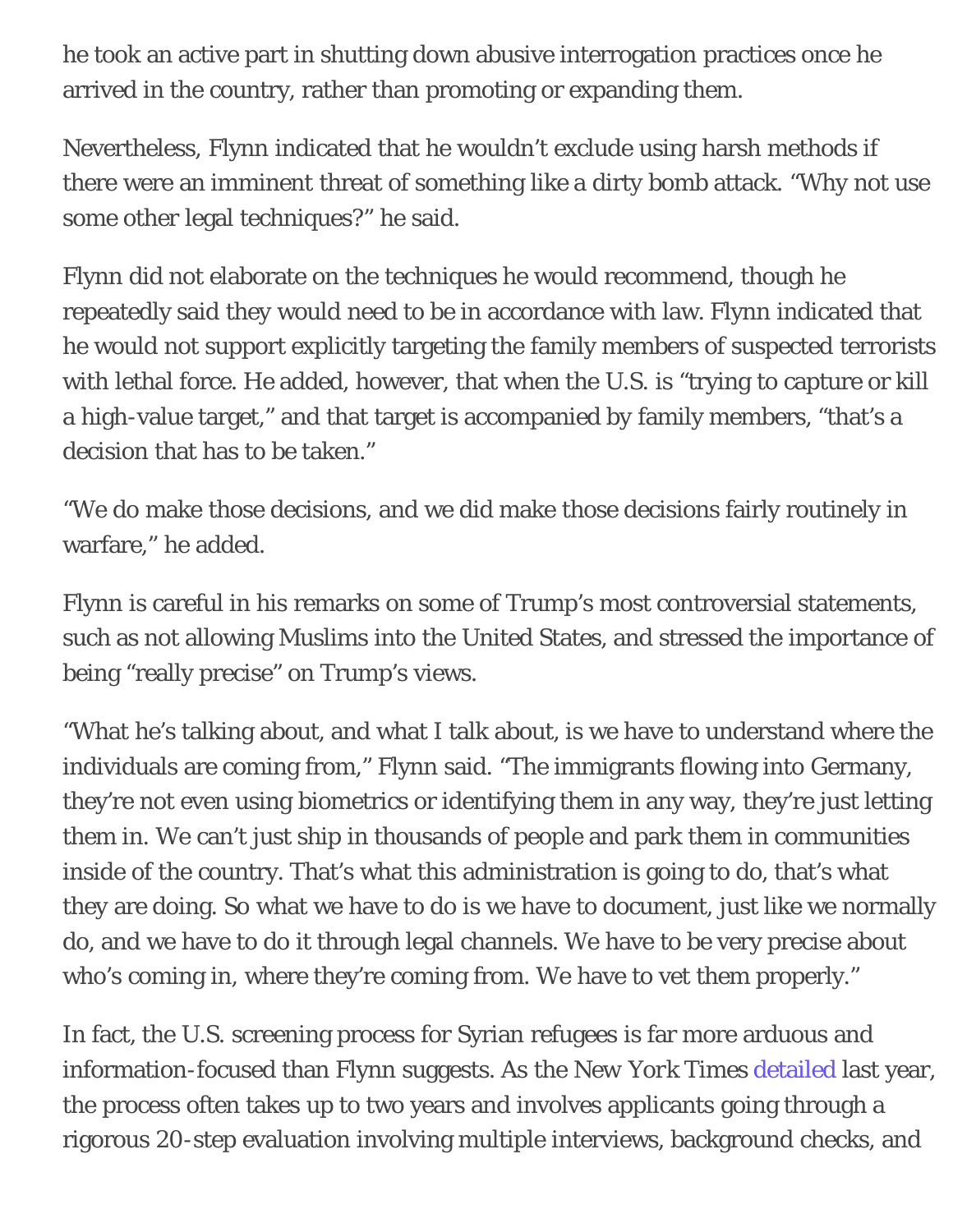fingerprinting.

Flynn insists his concerns aren't "about shutting down an ability for some group of immigrants to come into our country," but determining who the immigrants are.

"I mean, we don't have people shooting up or blowing up, you know, clubs and marathons yelling 'Jesus Christ,'" he said. ([A New America study found](http://securitydata.newamerica.net/extremists/deadly-attacks.html) that since 9/11, jihadist attacks on American soil have killed 94 people, and far right-wing attacks have killed 48.)



U.S. Secretary of State Hillary Clinton checks her phone while sitting next to South Korean Foreign Minister Kim Sung-hwan, right, at a forum on aid effectiveness in Busan, Nov. 30, 2011. Photo: Saul Laub/Reuters/Newscom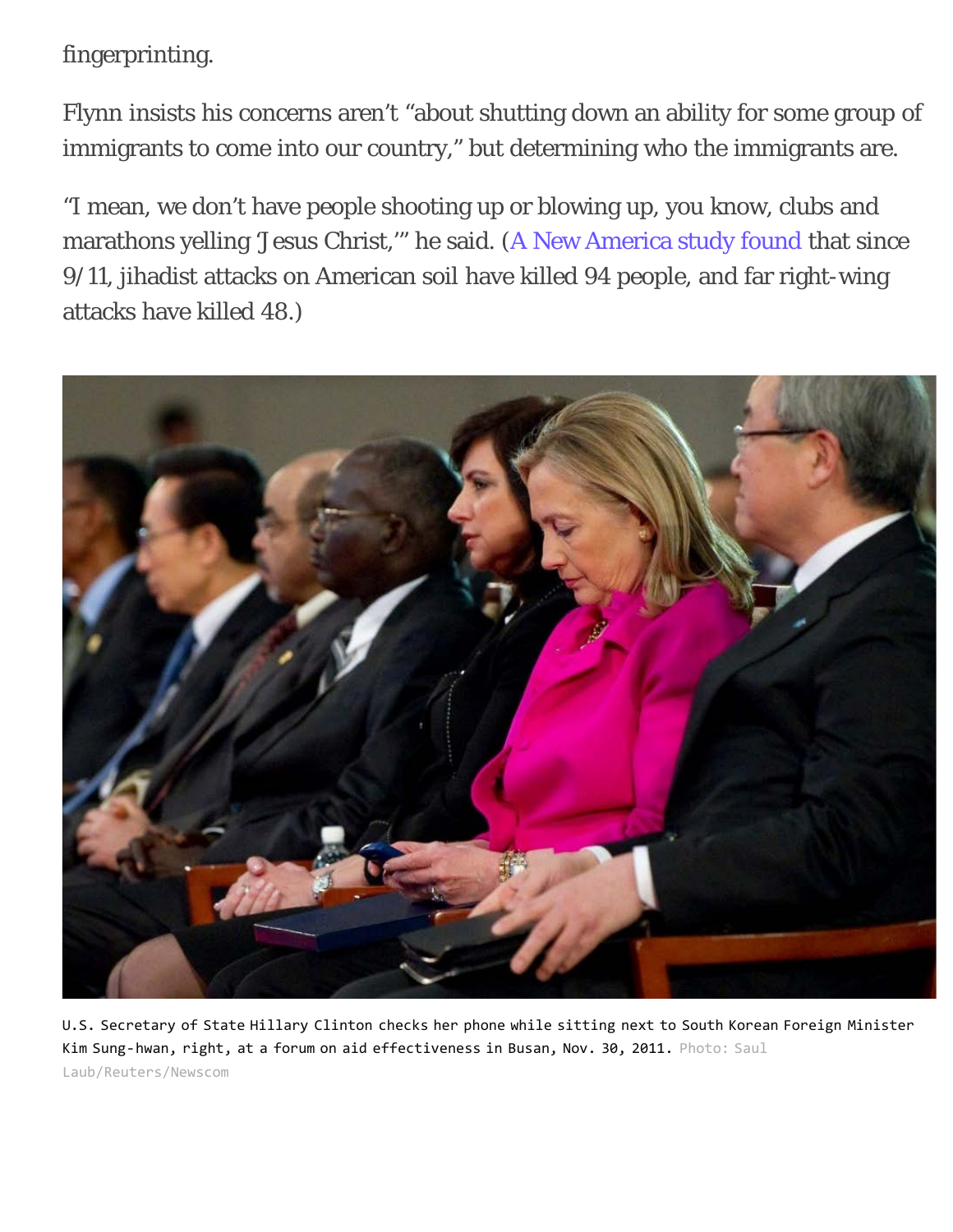# **A Double Standard**

If selected to run alongside Trump, Flynn will find himself up against Hillary Clinton, whom he believes broke the law in transmitting classified information.

In Flynn's view, FBI Director James Comey committed an act of professional "malpractice" when he publicly recommended that the attorney general not bring charges against Clinton lasft week. "All Comey should have done was give the facts of the case and then said, 'I am turning this over to the attorney general to make a decision,' and not given his personal, legal assessment," he said. By offering his conclusion publicly, Flynn argued, the FBI director "put the burden on the American voter, which is totally wrong. It's so wrong."

As far as Clinton is concerned, "She obviously broke the law. According to [Comey] she broke the law," Flynn said. "I would be in jail if I had done that. I would have lost my clearance for the rest of my life." Flynn agrees that "absolutely there's a double standard" in the prosecution of cases involving the disclosure of classified information by U.S. officials. "There are so many cases where it's so much less" than what Clinton was accused of, he said. "I mean thousands of times less, and they lost their clearances, meaning they lost their jobs and their livelihoods."

"She could be potentially be the next president?" he said. "Unbelievable."

When asked about the case of another high-profile U.S. official disclosing classified information — retired general and former CIA Director David Petraeus's disclosures to his biographer and lover, Paula Broadwell — Flynn said the situation was less severe, though he conceded there were "some parallels."

"The case of Dave Petraeus, you know, he's the director of the CIA at the time he's sleeping with a woman and giving

## **He called Flynn's analysis "a Tom Clancy**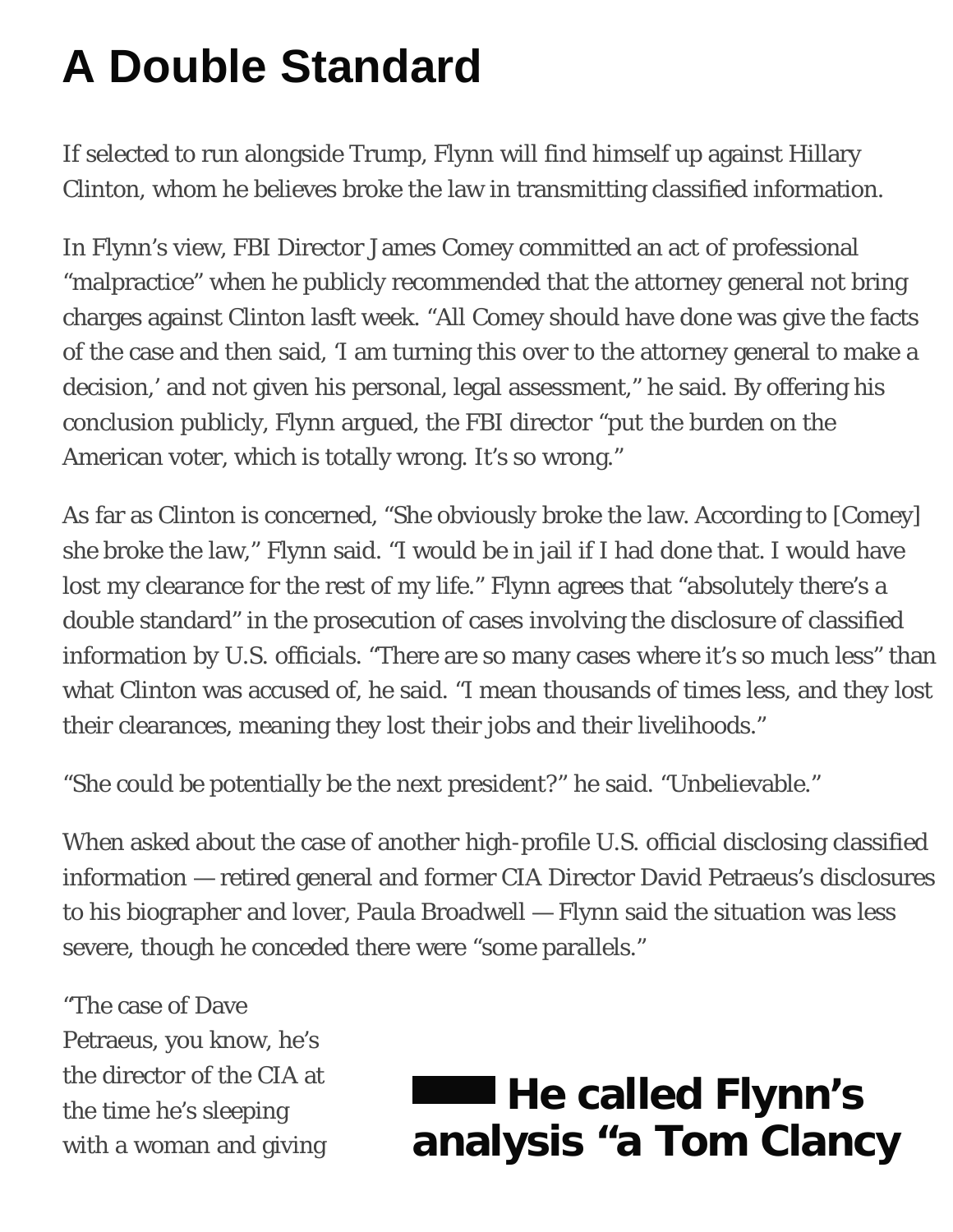her secrets to benefit the **novel.**" writing of a book about him," Flynn said. "I mean, that was blatant. That was blatant." Still, he added, "I think it's apples and oranges."

Flynn argues that the presumptive Democratic nominee for president "did something worse than Petraeus." (In the case of the Petraeus investigation, the retired general [admitted he lied](https://theintercept.com/2015/03/03/petraeus-plea-deal-reveals-two-tier-justice-system-leaks/) when first asked about having given Broadwell access to classified information, and journals containing top-secret information were found in his home. The FBI [was reportedly unhappy](https://www.washingtonpost.com/world/national-security/how-david-petraeus-avoided-felony-charges-and-possible-prison-time/2016/01/25/d77628dc-bfab-11e5-83d4-42e3bceea902_story.html) that Petraeus avoided prison time.)

"She's a target of our adversaries," Flynn explained. "We do the same to them. And we target senior government officials. And when a senior government official of another country gives us their information on a silver platter like Hillary Clinton gave to the Russians and the Chinese … oh man, it's a great day for our adversarial intelligence systems."

While he acknowledged that Petraeus, as the director of the CIA, would also have been a target for foreign adversaries, he argued the retired general "didn't share too much electronically, you know, except with some computers."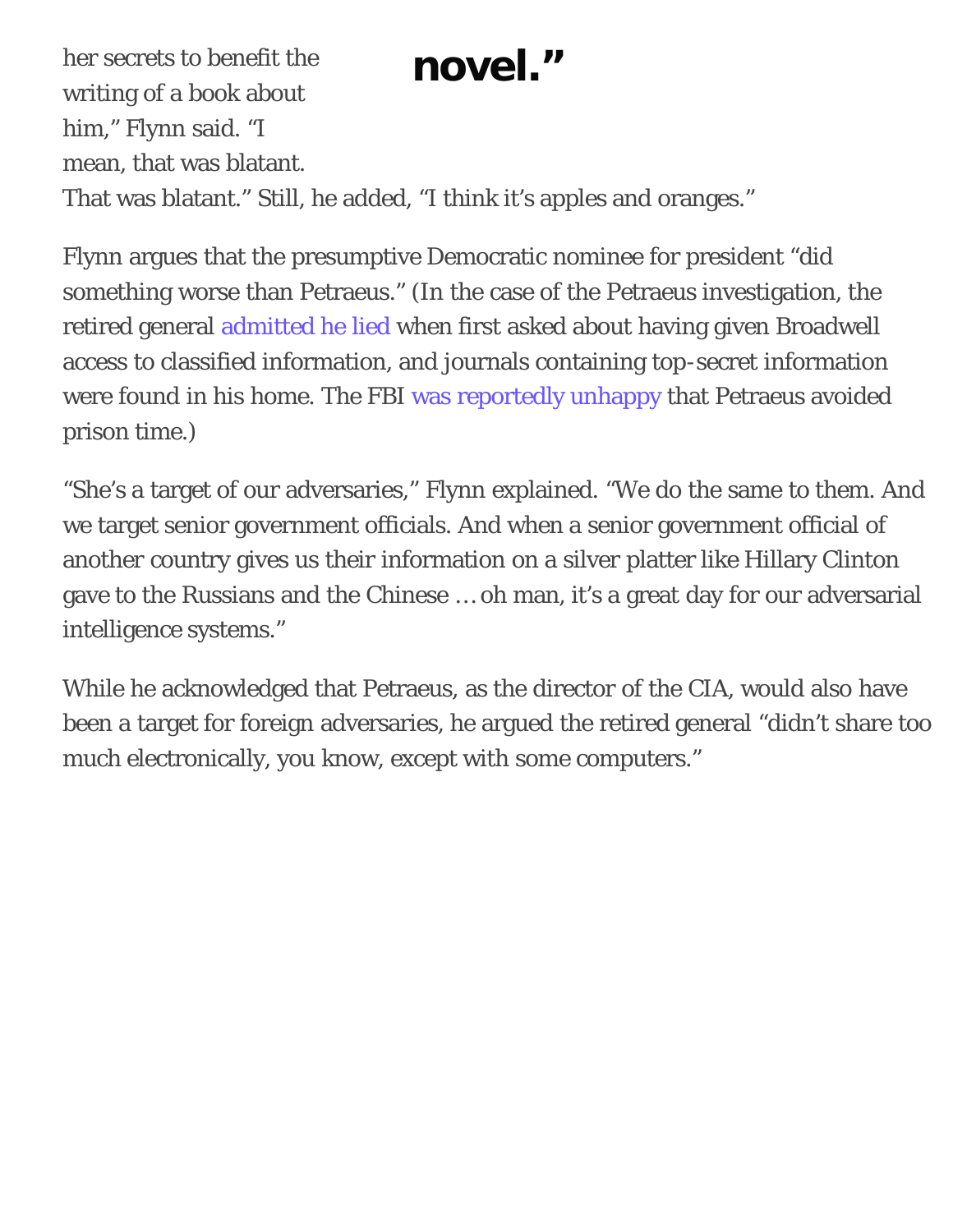

Soldiers from the 101st Airborne Division patrol a street in Mosul, Iraq, 250 miles north of Baghdad, Sept. 13, 2003. Photo: Misha Japaridze/AP

# **An Updated Axis of Evil**

The big lie Flynn says he's combating is the notion that the U.S. is not at war with radical Islam. In his book, co-authored with the neoconservative writer Michael Ledeen, Flynn declares that he aims to show readers "the war being waged against us" and "lay out a winning strategy." Flynn describes *Field of Fight* as "a book from a guy who's sort of been there, done that."

"It's my language," he said. "It's simple language. It's straightforward. It offers solutions. It's not just another bash about radical Islam. It's very practical ideas."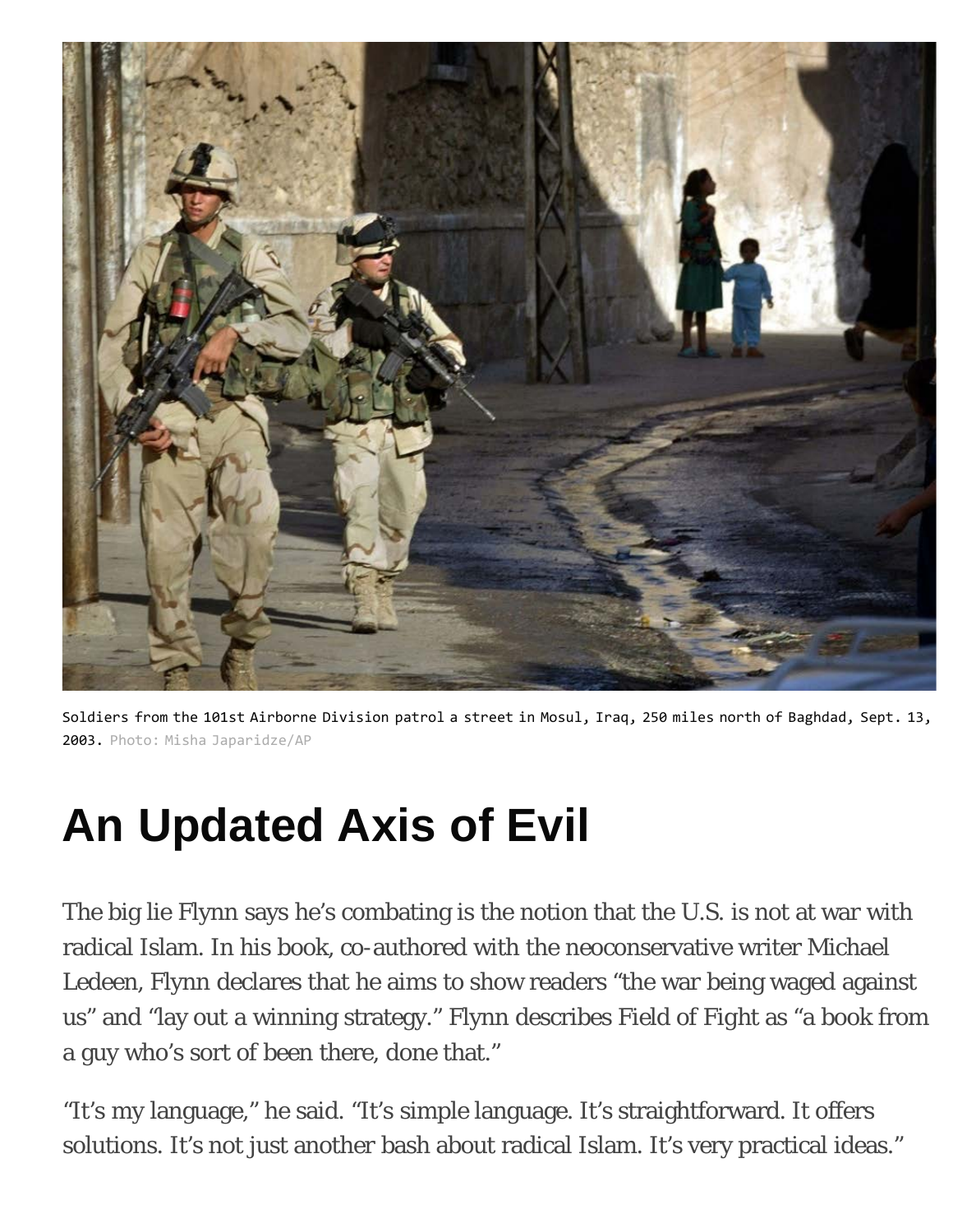The book's language, at times, mirrors the rhetoric against political correctness that has become a hallmark of the Trump campaign. "This administration has forbidden us to describe our enemies properly and clearly: they are Radical Islamists," Flynn writes. "They are not alone, and are allied with countries and groups who, though not religious fanatics, share their hatred of the West, particularly the United States and Israel. Those allies include North Korea, Russia, China, Cuba, and Venezuela.""Let's face it: right now we're losing, and I'm talking about a very big war, not just Syria, Iraq, and Afghanistan," Flynn goes on to write. "We're in a world war against a messianic mass movement of evil people, most of them inspired by a totalitarian ideology: Radical Islam. But we are not permitted to speak or write those two words, which is potentially fatal to our culture."

Militarily, the campaign Flynn envisions would be "similar to the effort during World War II or the Cold War" and would be guided by a single leader answering to the president. Additionally, Flynn adds, "Another more fundamental and dramatic effort would be a call for a complete reformation of the Islamic religion. This must start inside the Muslim community in order to succeed — but it must start somewhere."

Flynn does not shy away from hyperbole. "There is no escape from this war," he writes. "Do you want to be ruled by men who eagerly drink the blood of their dying enemies? Such questions are almost never asked. Yet if you read the publicly available ISIS documents on their intentions, there's no doubt that they are dead set on taking us over and drinking our blood."

Flynn insists that his views are not the extension of personal religious convictions and that he does not view the conflict he describes as a fundamentally religious one. "This is a political

**"Anybody who thinks Venezuela and Cuba pose a threat to the United States is**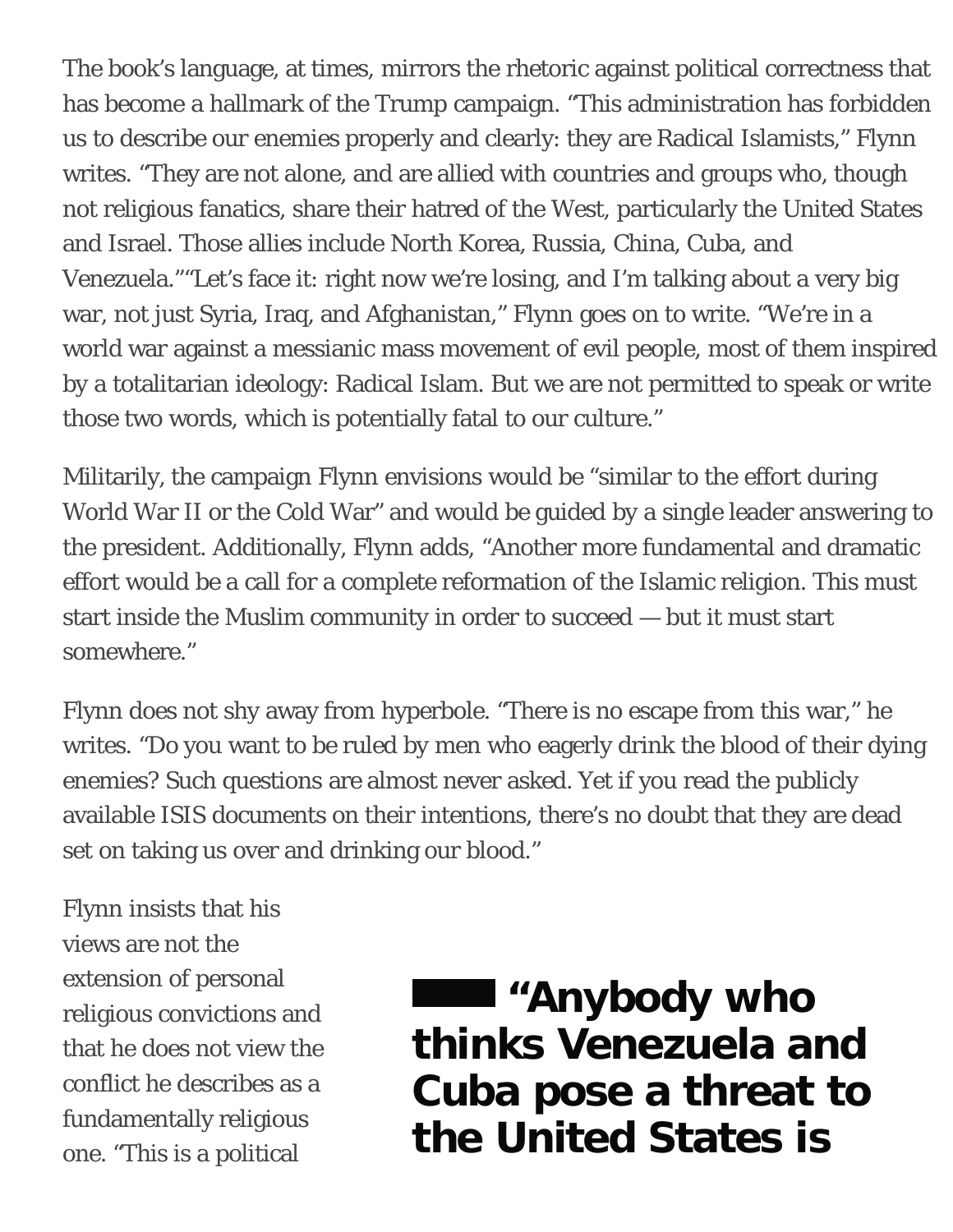## struggle," he said. "Islam **truly unhinged."**

is a political ideology masked behind a religion, using religion as an advantage against us. Islam is a political ideology. Sharia, the law of Islam, OK? Sharia is the law. Just like our Constitution is our law."

While Flynn at times draws distinctions between what he describes as radical Islamists and ordinary Muslims, in conversation he often refers simply to Islam when referencing the United States' chief enemy. Whether the rhetorical slippage is intentional or not, that lack of precision, which can so easily generate horrific consequences, has military and intelligence professionals concerned over Flynn's role in a possible Trump administration.

Malcolm Nance, a 35-year veteran of the intelligence and counterterrorism world, said the portrait Flynn paints of an updated and expanded version of Bush's axis of evil — one linking ISIS to the governments of North Korea, Venezuela, and Cuba strains credulity. Nance, who has written a book on defeating the Islamic State, called Flynn's analysis "a Tom Clancy novel."

Andrew Bacevich, a professor of history and international relations at Boston University and a West Point graduate who fought in Vietnam, was equally unsparing in his critique of Flynn's national security prescriptions. "Anybody who thinks Venezuela and Cuba pose a threat to the United States is truly unhinged," Bacevich said. "If Gen. Flynn would spend 10 minutes reading a newspaper, he would note that Venezuela is really a country that is on the verge of internal collapse. It doesn't threaten anybody."

Flynn's characterization of the radical Islam threat flies in the face of the past two administrations, Bacevich argues. "Unlike Gen. Flynn, both President Bush and President Obama have wanted to avoid any implications that the United States is at war with Islam and/or the roughly 1.4 billion people on the planet who are Muslim," he said.